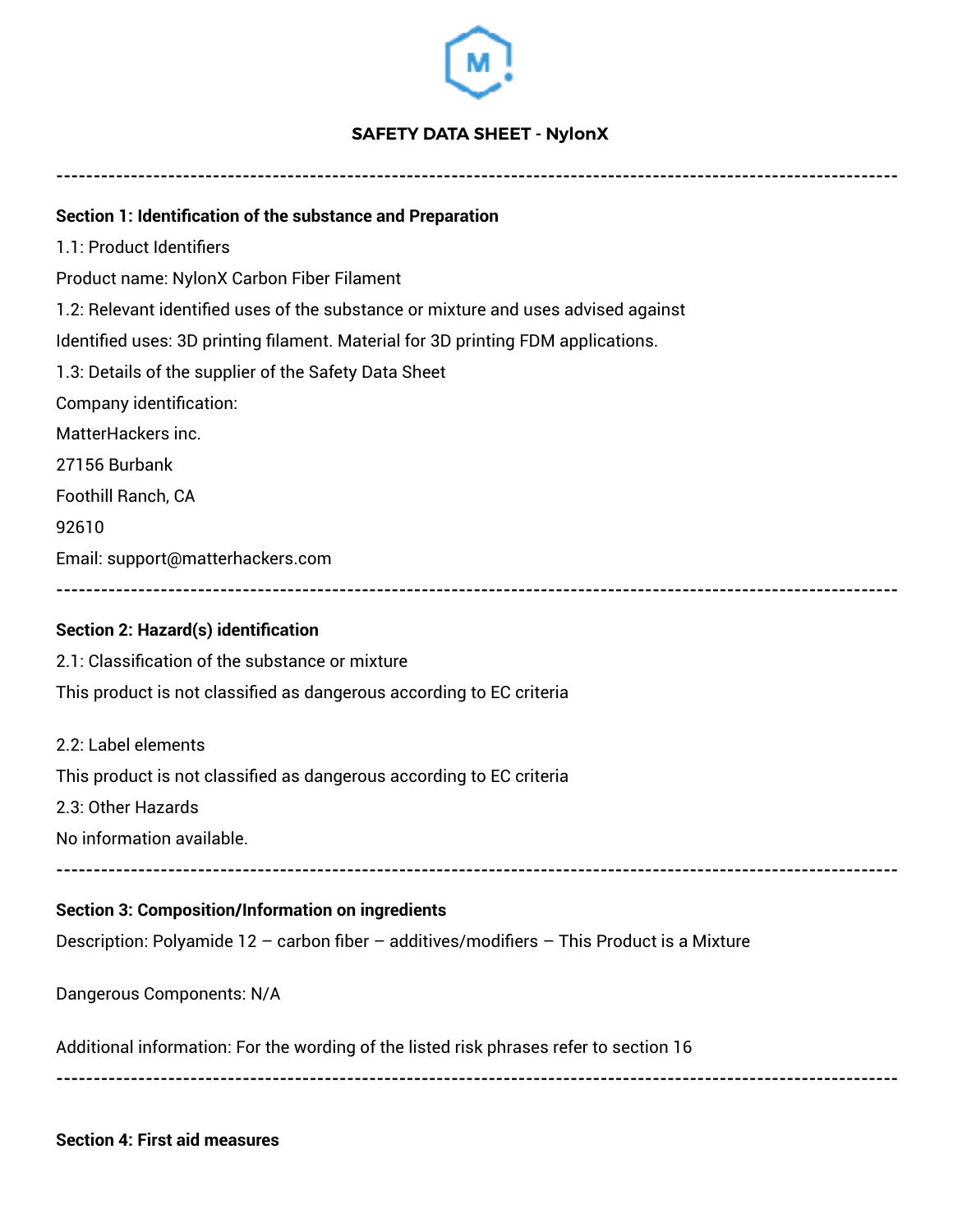## 4.1: Description of first aid measures

General Advice: First Aid responders should pay attention to self-protection and use the recommended protective clothing.

Inhalation: Move person to fresh air; if effects occur, consult a physician.

Skin contact: Wash skin with plenty of water. With prolonged skin irritation, seek first aid or medical attention. After contact with the molten product, cool rapidly with cool water, do not pull solidified product from the skin and seek medical treatment.

Eye contact: Flush eyes thoroughly with water for several minutes. Remove contact lenses after the initial 1-2 minutes and continue flushing for several additional minutes. If effects occur, consult a physician.

**-----------------------------------------------------------------------------------------------------------------**

Ingestion: If swallowed, seek medical attention.

4.2: Most important symptoms and effects, both acute and delayed No further relevant information available

4.3: indication of medical attention and special treatment needed No further relevant information available

## **Section 5: Firefighting measures**

5.1: Extinguishing media Water fog or fine spray. Dry chemical fire extinguishers. Carbon dioxide fire extinguishers. Foam.

5.2: Special hazards arising from the substance or mixture can be released in case of fire:

Carbon Monoxide (CO) Carbon Dioxide (CO2) Nitrogen Oxides (NOx)

Hydrogen Cyanide (HCN)

**-----------------------------------------------------------------------------------------------------------------**

# **Section 6: Accidental release measures**

6.1: Personal precautions, protective equipment and emergency procedures Use self-contained breathing apparatus and protective fire fighting clothes

6.2: Environmental precautions

Prevent from entering into soil, ditches, sewers, waterways and/or groundwater.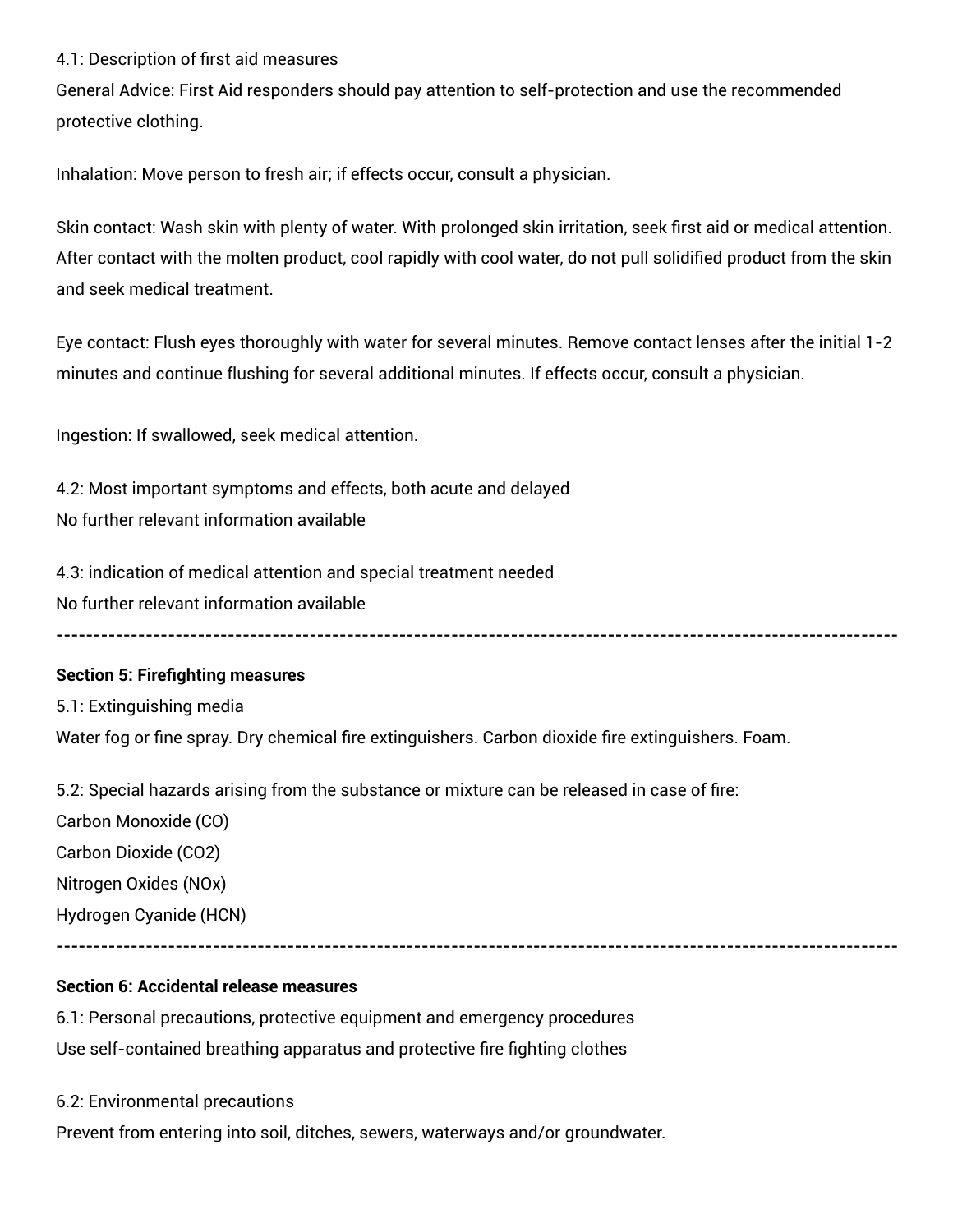6.3: Methods and materials for containment and cleaning up

Sweep up. Collect in suitable and properly labeled containers.

## **Section 7: Handling and storage**

7.1: Precautions for safe handling General Handling:

No smoking, open flames or sources of ignition in handling and storage area. Good housekeeping and controlling of dusts are necessary for safe handling of product. Avoid breathing process fumes. Workers should be protected from the possibility of contact with molten resin. Do not get molten material in eyes, on skin or clothing. Protect against electrostatic

**-----------------------------------------------------------------------------------------------------------------**

charges

7.2: Conditions for safe storage, including any incompatibilities storage

Store in accordance with good manufacturing practices, in a cool place and away from direct sunlight. Protect from humidity and keep away from water.

**-----------------------------------------------------------------------------------------------------------------**

**Section 8: Exposure controls/personal protection**  8.1: Control parameters

None established.

## 8.2: Exposure Controls:

Personal protection

Eye/Face Protection: Use safety glasses (with side shields). Safety glasses (with side shields) should be consistent with EN 166 or equivalent. If there is a potential for exposure to particles which could cause eye discomfort, wear chemical goggles. Chemical goggles should be consistent with EN 166 or equivalent. If exposure causes eye discomfort, use a full-face respirator.

Skin Protection: No precautions other than clean body-covering clothing should be needed.

Hand protection: Chemical protective gloves should not be needed when handling this material. Consistent with general hygienic practice for any material, skin contact should be minimized. Use gloves with insulation for thermal protection (EN 407), when needed. Use gloves to protect from mechanical injury. Selection of gloves will depend on the task.

Respiratory Protection: Not necessary if room is well ventilated.

Ingestion: Use good personal hygiene. Do not consume or store food in the work area. Wash hands before smoking or eating.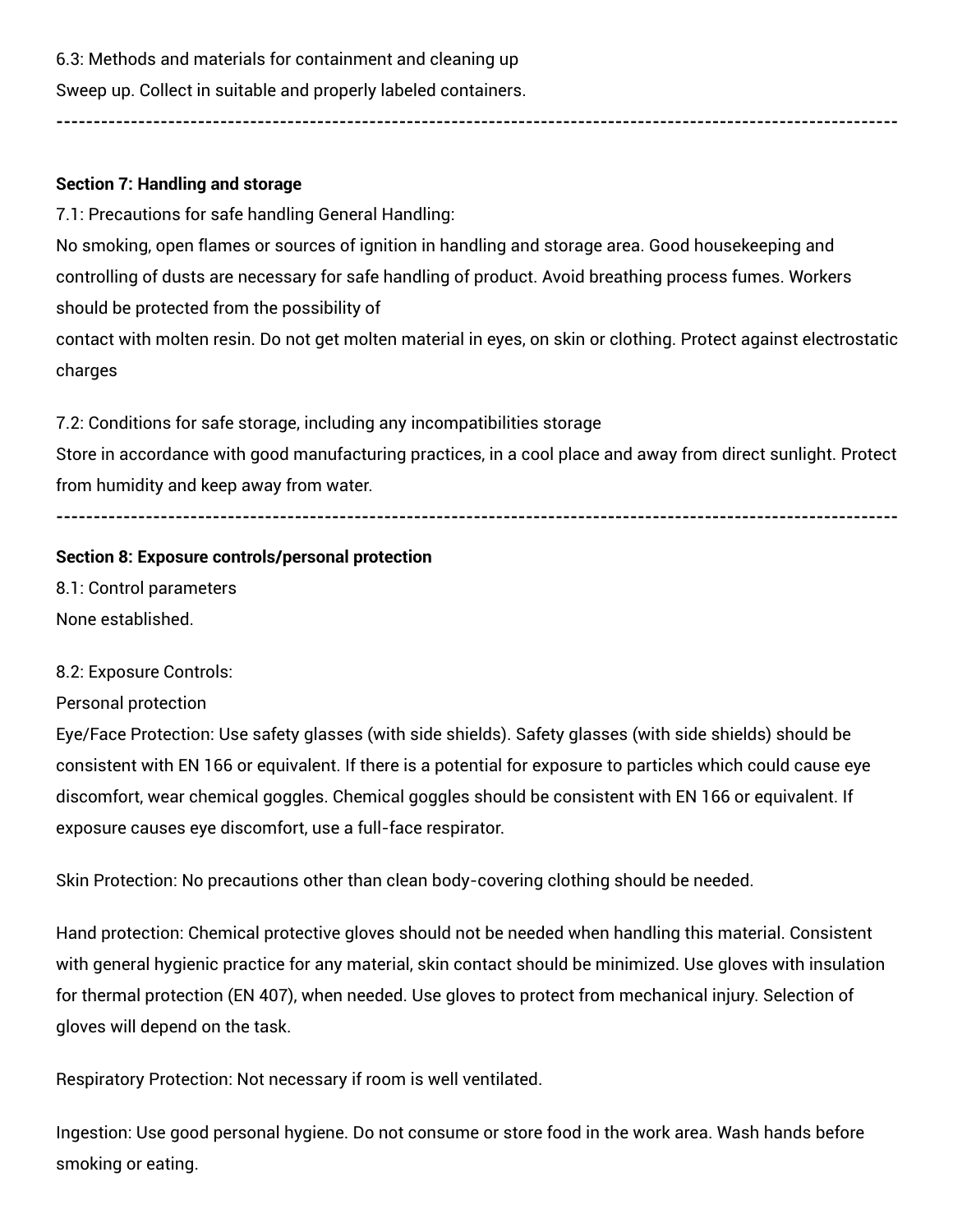# Engineering Controls

Ventilation: Use local exhaust ventilation, or other engineering controls to maintain airborne levels below the exposure limit requirements or guidelines. If there are no applicable exposure limit requirements or guidelines, general ventilation should be sufficient for most operations.

**-----------------------------------------------------------------------------------------------------------------**

**Section 9: Physical and chemical properties** 

9.1: Information on basic physical and chemical properties Appearance Physical state: solid Color: Black Odor: Nearly odorless Odor threshold: N/A pH: N/A Melting point: 170-190°C Freezing point: N/A Boiling point: N/A Flash point: N/A Flammability: N/A Specific Gravity: 0.98g/cc Solubility in water: Insoluble Autoignition Temp product is not self igniting Decomposition Temp.: >350°C Oxidizing properties: N/A Explosive properties: Product is not explosive Molecular Weight: N/A **-----------------------------------------------------------------------------------------------------------------**

**Section 10: Stability and reactivity** 

10.1: Reactivity Reacts with strong acids and oxidizing agents

10.2: Chemical stability **Stable** 

10.3: Possibility of hazardous reactions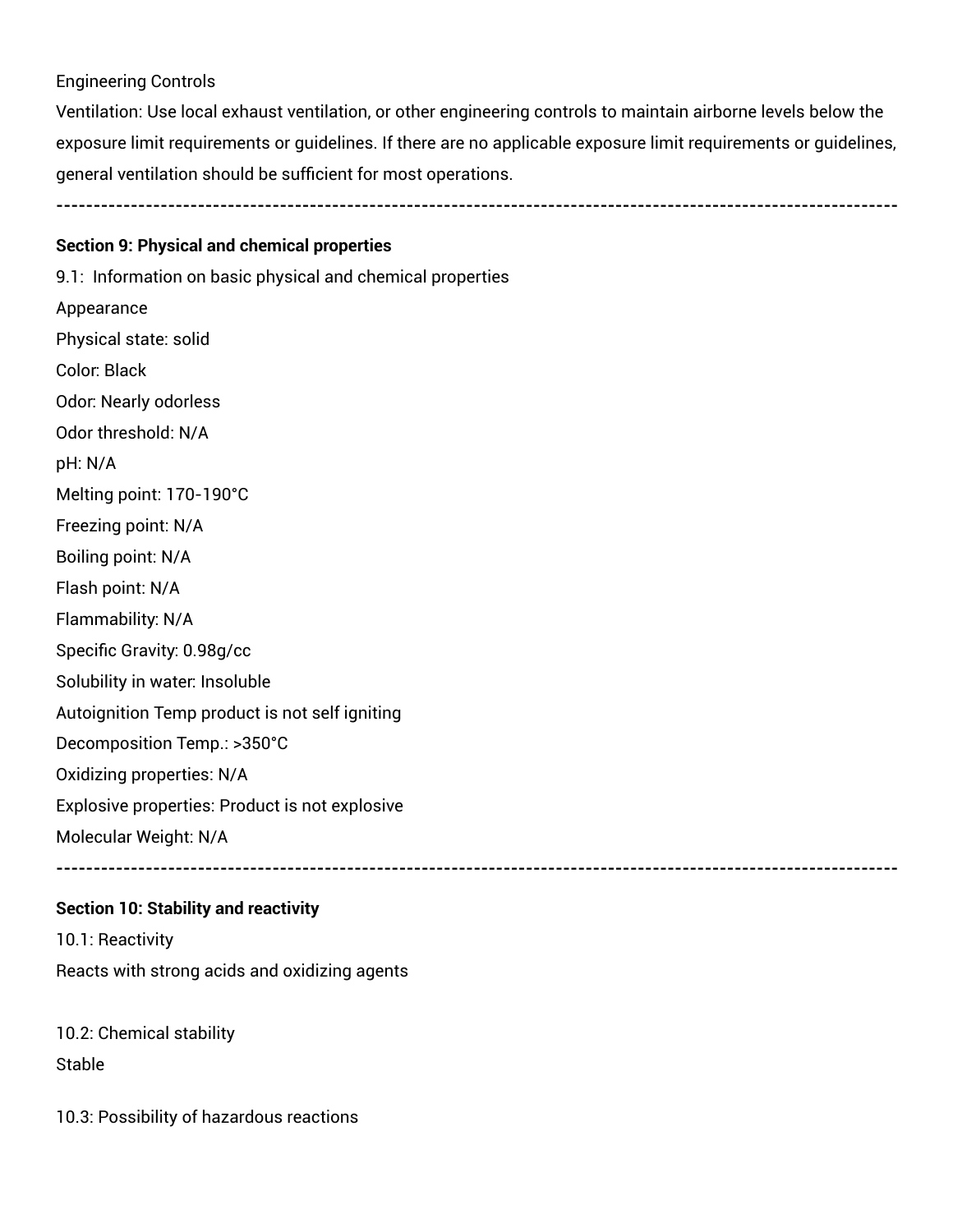This product is not capable of dust explosion in the form supplied. Enrichment with fine dust causes risk of dust explosion.

10.4: Conditions to Avoid No further relevant information available.

10.5: Incompatible Materials Strong acids, strong oxidizing agents

10.6: Hazardous decomposition products None known.

## **-----------------------------------------------------------------------------------------------------------------**

# **Section 11: Toxicological information**

11.1: Information on toxicological effects Ingestion: Very low toxicity if swallowed. Harmful effects not anticipated from swallowing small amounts. May cause choking if swallowed.

Aspiration hazard: Based on physical properties, not likely to be an aspiration hazard. Dermal: No adverse effects anticipated by skin absorption.

Inhalation: No adverse effects are anticipated from single exposure to dust.

Eye damage/eye irritation: Solid or dust may cause irritation or corneal injury due to mechanical action. Elevated temperatures may generate vapor levels sufficient to cause eye irritation.

Skin corrosion/irritation: Prolonged contact is essentially non irritating to skin. Mechanical injury only. Under normal processing conditions, material is heated to elevated temperatures; contact with the material may cause thermal burns.

**-----------------------------------------------------------------------------------------------------------------**

## **Section 12: Ecological information**

12.1: Toxicity Not expected to be acutely toxic.

## 12.2: Persistence and degradability

This water-insoluble polymeric solid is expected to be inert in the environment. Surface photodegradation is expected with exposure to sunlight. No appreciable biodegradation is expected.